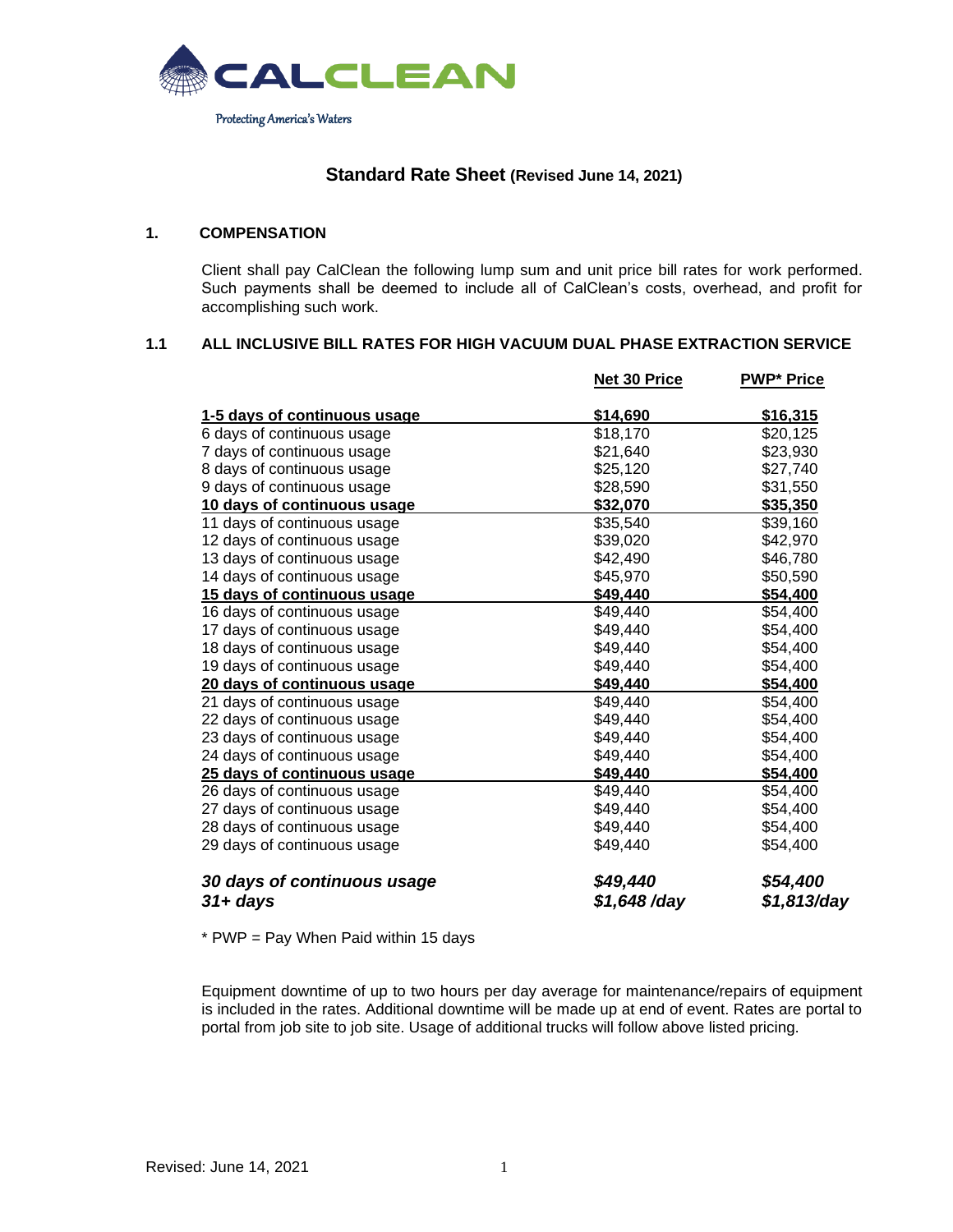

#### Protecting America's Waters

\* The All-Inclusive Bill Rates include the following:

- Free technical input from company engineer(s) for site cleanup optimization
- Low noise truck or trailer-mounted 25-hp, 450-CFM high-vacuum Liquid Ring Pump for high-vacuum dual phase extraction (HVDPE) or high-vacuum soil vapor extraction (HVSVE)
- Inlet knockout tank for entrained liquids and solids
- Transfer pump capable of transferring liquids when unit is under high vacuum (>21"Hg)
- Required hoses (up to 2" diameter; larger diameter hoses will have to be billed at cost)
- Well seals for up to 5 extraction wells  $(2^{\degree}, 3^{\degree},$  or  $4^{\degree})$
- Onsite traffic control cones, delineators and flags (Street Traffic Control not included)
- Rubberized traffic-rated ramps to protect vacuum extraction hoses
- Grid electric power or generator for electric power and diesel for the generator
- Natural gas or propane as supplemental fuel for thermal/catalytic oxidizer system
- One equipment operator during the project (8 hours per day) to take readings (maximum 4 observation wells at a time and no more often than once every four hours), including vacuum and groundwater depth measurements. Additional hours and/or a second operator at \$45/hour.
- Horiba MEXA-324JU analyzer for field measurements of gasoline range hydrocarbons (up to 10,000 ppmv measured as Hexane)
- Depth sounder or interface probe for groundwater depth measurements
- Manometers or magnehelics for vacuum measurements in observation wells

# **1.2 VARIABLE COSTS**

**Mob/Demob of Groundwater Treatment Trailer** \$500 per event per job site

### **Groundwater Treatment System (**Includes carbon disposal) **Patent Pending**

- \$0.40/gallon, Maximum Charge for water treatment is \$28,000 for a 30-day event

| Down Hole Pump                                                | \$110 per day per pump                                                                                                                                          |
|---------------------------------------------------------------|-----------------------------------------------------------------------------------------------------------------------------------------------------------------|
| <b>Tedlar Bags for Vapor Samples</b>                          | \$15.00 each                                                                                                                                                    |
| <b>Per Diem</b>                                               |                                                                                                                                                                 |
| For events greater than 15 consecutive days                   | Included in rates                                                                                                                                               |
| For events less than 15 consecutive days                      | \$150/day/person                                                                                                                                                |
| <b>Mob/Demob of Truck-Mounted System</b>                      |                                                                                                                                                                 |
| For locations within 30 miles of CalClean Storage Facility    | Included in rates                                                                                                                                               |
| For locations more than 30 miles of CalClean Storage Facility | \$5.00/mile                                                                                                                                                     |
| <b>Permits for Air Districts or Water Discharge</b>           | Locations Permits<br>Various<br>are<br>Included in all-inclusive rates. Site-<br>specific permits are billed at cost.<br>Modification of air permit costs (such |

as K-12 school notification in CA) for

specific site are billed at cost.